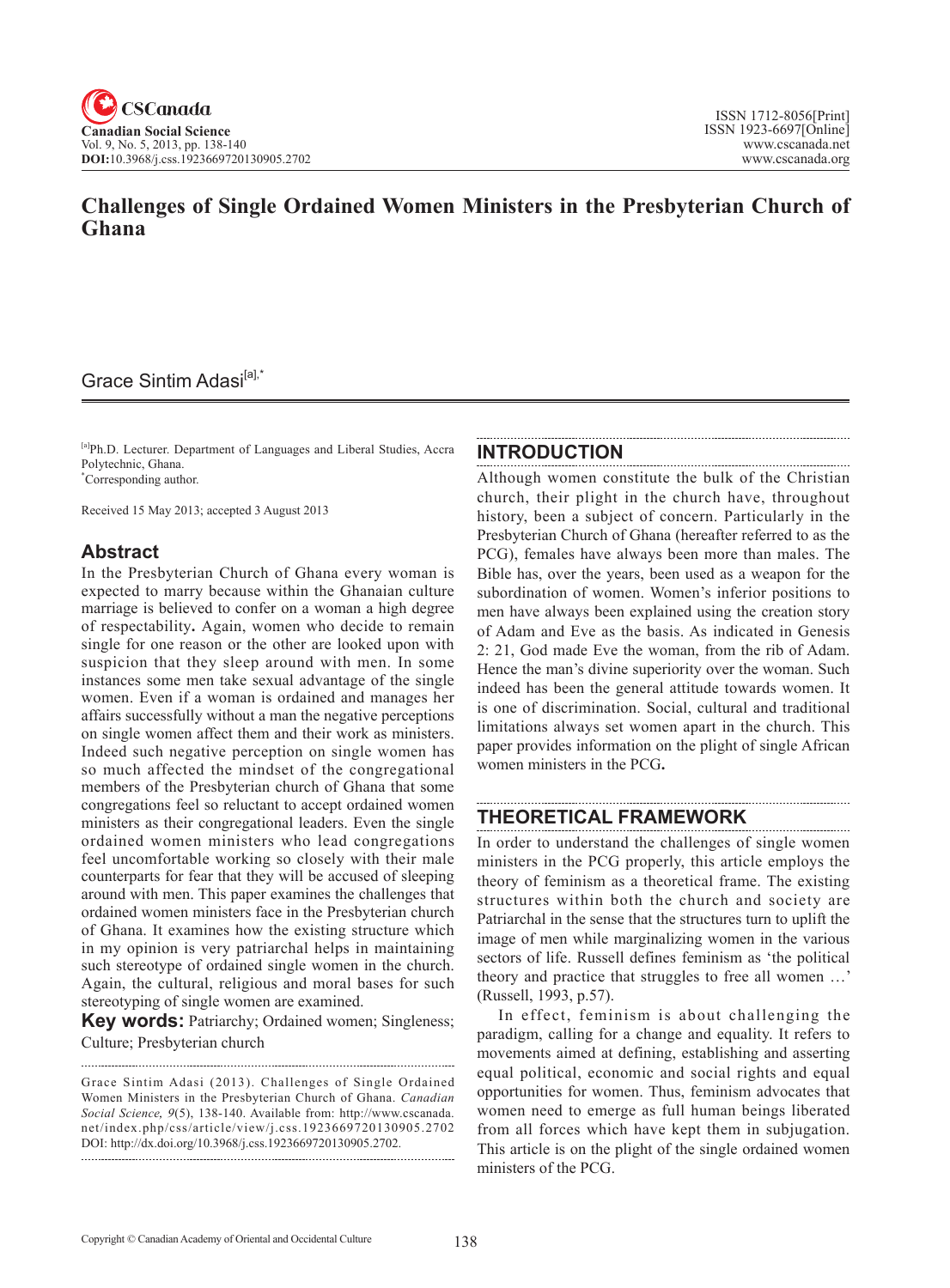It is however surprising that even when the PCG have been ordaining single women into the clergy and assigning roles, some of the issues raised for and against the commissioning of women continue to follow them in the performance of their roles in the PCG.

## **SINGLENESS**

Singleness is one of the issues that pose a challenge to the ordained women ministers of the Presbyterian Church of Ghana.<sup>1</sup> In this paper singleness implies women who are not married, who have been divorced and women who are widowed but have children to take care of. There are certain obstacles in the form of cultural restitutions that inhibit their performance. In the Ghanaian cultural context in which the ordained PCG women live, every woman is expected to marry at all cost because marriage as Dolphyne puts it: "Confers on a woman a high degree of respectability in her community. Whatever her level of education, professional status or economic independence, an African woman would not normally choose to remain single, although it is also true to say that higher education and professional status do confer a very high degree of respectability on a woman, irrespective of her marital status"(Dolphene, 1991, p.16). Oduyoye in her work supports Dolphyne that within some African cultures or communities, women who fulfil the societal expectations of marriage are highly respected. On the other hand, those who choose not to marry are perceived negatively. Oduyoye writes:

"In Africa, the very idea of a "free woman conjures up negative images. We have been brought up to believe that a woman should always have a suzerain, that she should be owned by a man or a husband. A "free woman spells disaster. An adult woman, if unmarried is immediately reckoned to be available for the pleasure of all males and is treated as such …" (Oduyoye, 1996, pp.3-4). Oduyoye says "the single woman who manages her affairs successfully without a man is an affront to patriarchy and a direct challenge to the so-called masculinity for men who want to "possess her".

Sarpong in his work also emphasizes that "… Every Ghanaian however wants to marry and the right to do so is only corollary to a girl's introduction to sexual life through the performance of her puberty rites …."(Sarpong, 1974, p.69). Sarpong says in Ghana motherhood is the principal, if not the ultimate end of the Ghanaian woman. Fertility for girls is crucial especially in the matrilineal societies because it ensures the continuity of society. (Sarpong, p.69). As such there are some common Ghanaian sayings about single parents who again do not have children. One respondent from the field work enumerated some of the sayings about single women who do not have children as:

'*Awoo yedi no nanti aka, yenni no yen nua ba'* translated as 'you cannot take your sister's child to be your biological child.'

The interviewee continues with the sayings about single parenting in the Ghanaian community that:

'*Wonom ahina koro mu a wonsa si fam'* translated as one person cannot fight a dozen all by her/himself'.

*Nsa koro twerɛ aduro a egu/ ankonam, obaakofoo* translated as 'it takes two to build.'

'*Aware bone ye sen sigyadie'* translated as 'a bad marriage is better than being single' (Sintim-Ofosuhene, interview, 2012).

Again the interviewee says in the Ghanaian society widows are thought to be '*mbaa abonsam'* meaning satanic women. The ordained women ministers in the PCG like any other Ghanaian women in the society are expected to marry and have children. The PCG values marriage and that it is expected that the women including the ordained women clergy marry and have children as expected of them in the Ghanaian society. This is because it is perceived that the woman who do not marry turn to be morally weak and some members of the PCG base their argument on the sayings stated above (Sintim-Ofosuhene, 2012).

As presented in Table 1 there are some perceptions in the Ghanaian society about the ordained single women ministers in the PCG.

| іяпі<br>ı |  |
|-----------|--|
|           |  |

|  | <b>Perception About Ordained Single Women Ministers</b> |  |  |
|--|---------------------------------------------------------|--|--|
|--|---------------------------------------------------------|--|--|

| Perception                                                                                                       | Frequency | Percent |
|------------------------------------------------------------------------------------------------------------------|-----------|---------|
| They are morally weak                                                                                            | 40        | 32.5    |
| Ghanaian culture is anti-woman                                                                                   | 12        | 9.8     |
| Some churches look down on single<br>women                                                                       | 24        | 19.5    |
| Having been brain-washed by the word<br>of God and the Ghanaian society -<br>cultural and psychological factors. | 8         | 65      |
| Every Ghanaian woman is to marry and<br>have Children                                                            | 16        | 13.0    |
| 6. God created man and woman to be<br>together                                                                   | 15        | 12.2    |
| Single women ministers cannot counsel<br>people for Marriage or couples in<br>marriage                           | 8         | 65      |

Source: Field data is 2011.

The most frequently mentioned perception against single ordained women ministers from the congregational members of the PCG is that single women in general are morally weak and the ordained women ministers cannot be exempted. The most commonly cited sayings are seen in Table 1 which demonstrates that the Ghanaian culture is anti-women. Some expect women to marry because they think during creation God created man and woman to be together thus it is both unnatural against God's will for women to remain single. Others used the moral argument that single women may be tempted to sleep around with men (even married men) or men could take